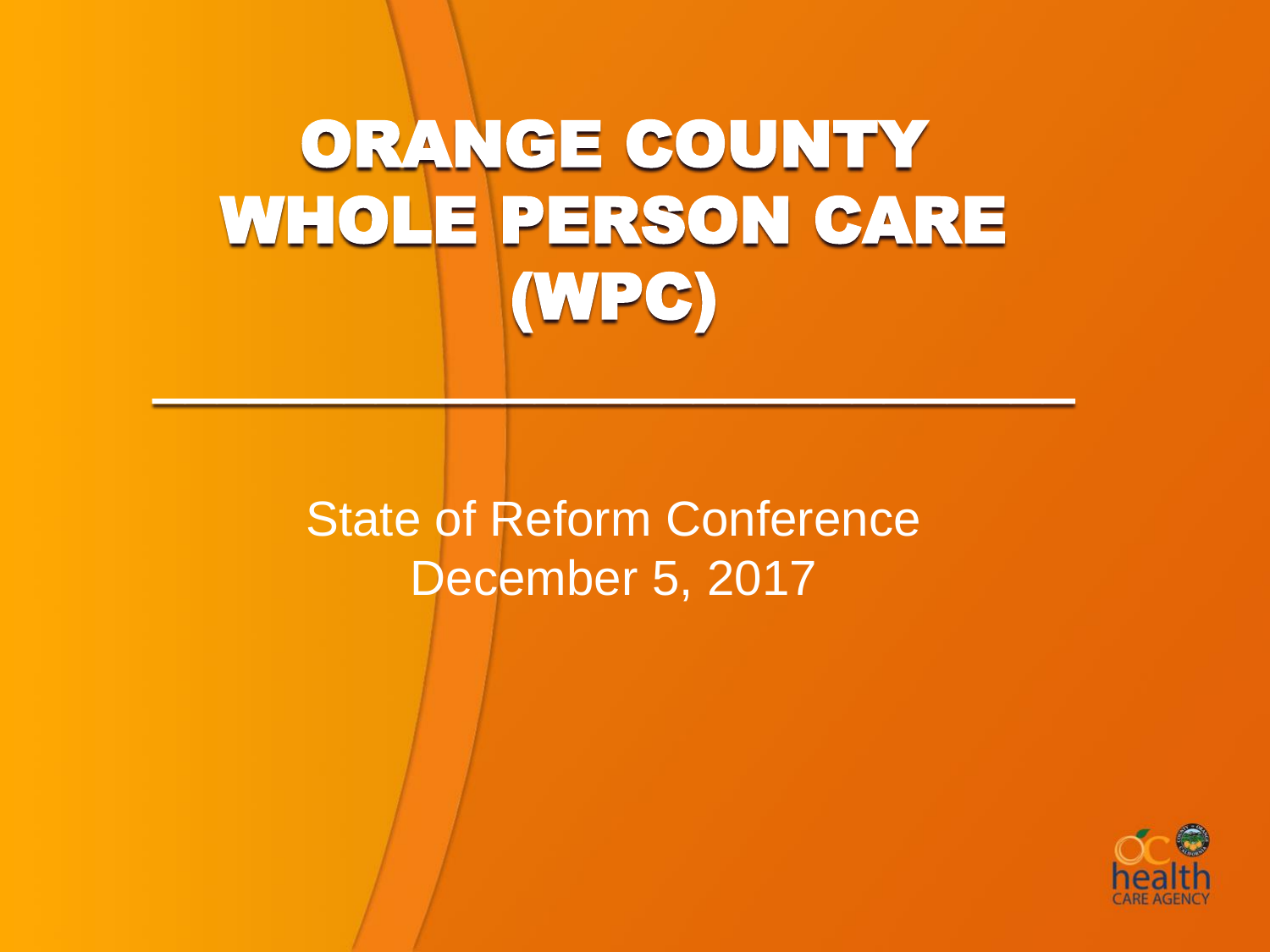

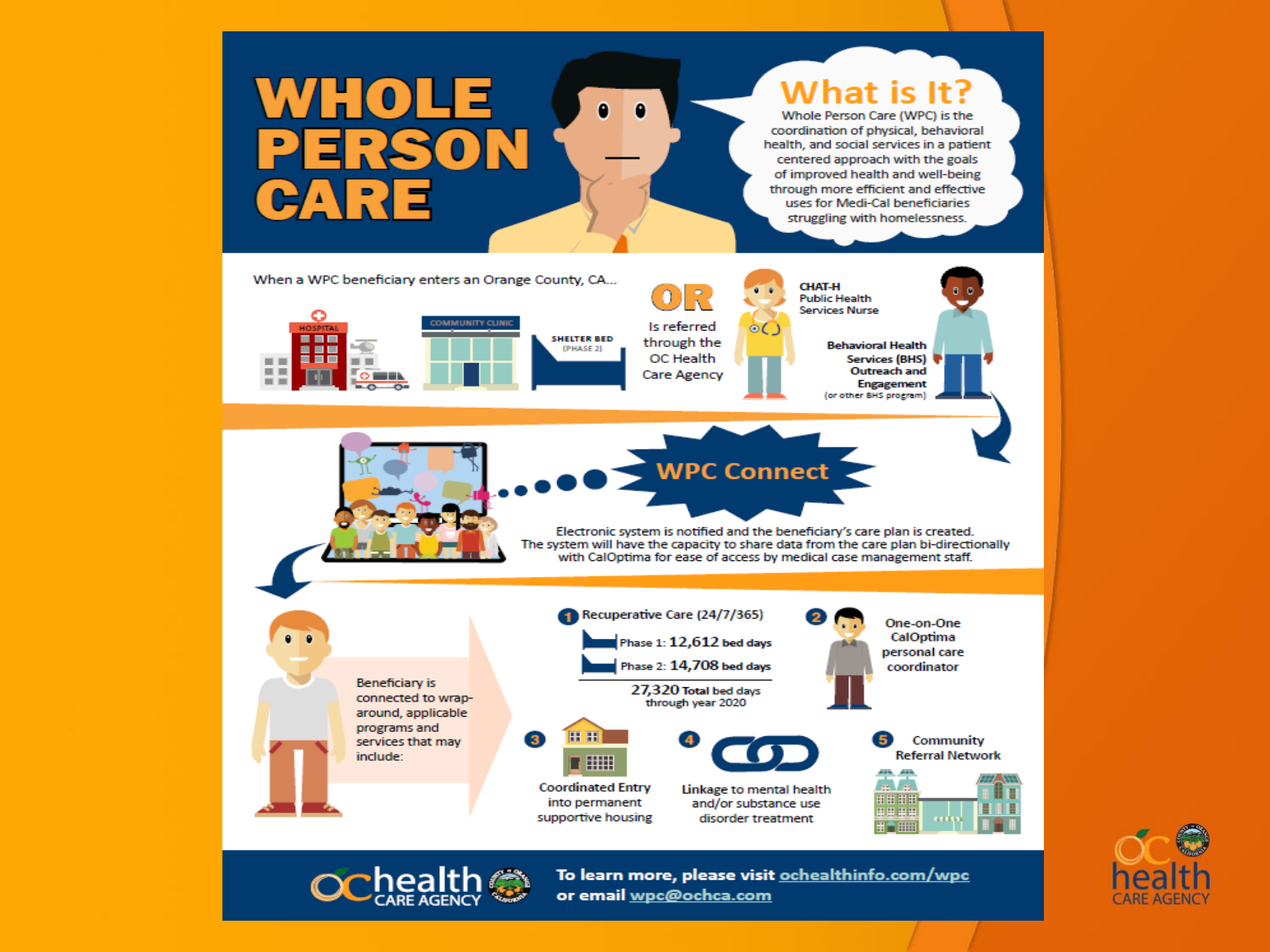## COLLABORATIVE PARTNERS

- CalOptima
- OC Health Care Agency: Behavioral Health Services (BHS) & Public Health's Comprehensive Assessment Team – Homeless (CHAT-H)
- OC Community Resources (housing)
- 2-1-1 Orange County (coordinated entry training/VISPDAT)
- Illumination Foundation (recuperative care)
- Safety Net Connect (WPC Connect & WPC Care Plan)
- Shelter Providers: Mercy House and Midnight Mission
- College Community Services (housing sustainability)
- St. Jeanne De Lestonnac (community referral network)
- Mission Hospital (South County housing pool)
- Community Clinics: Share Our Selves, Buena Park, Hurtt Family Medical, Serve the People, Korean Community Services, Livingstone, Families Together, North Orange County Regional, and Southland Integrated Services
- **Hospitals: St Jude, St. Joseph, Hoag, UCI, Saddleback Memorial, and Orange** Coast Memorial

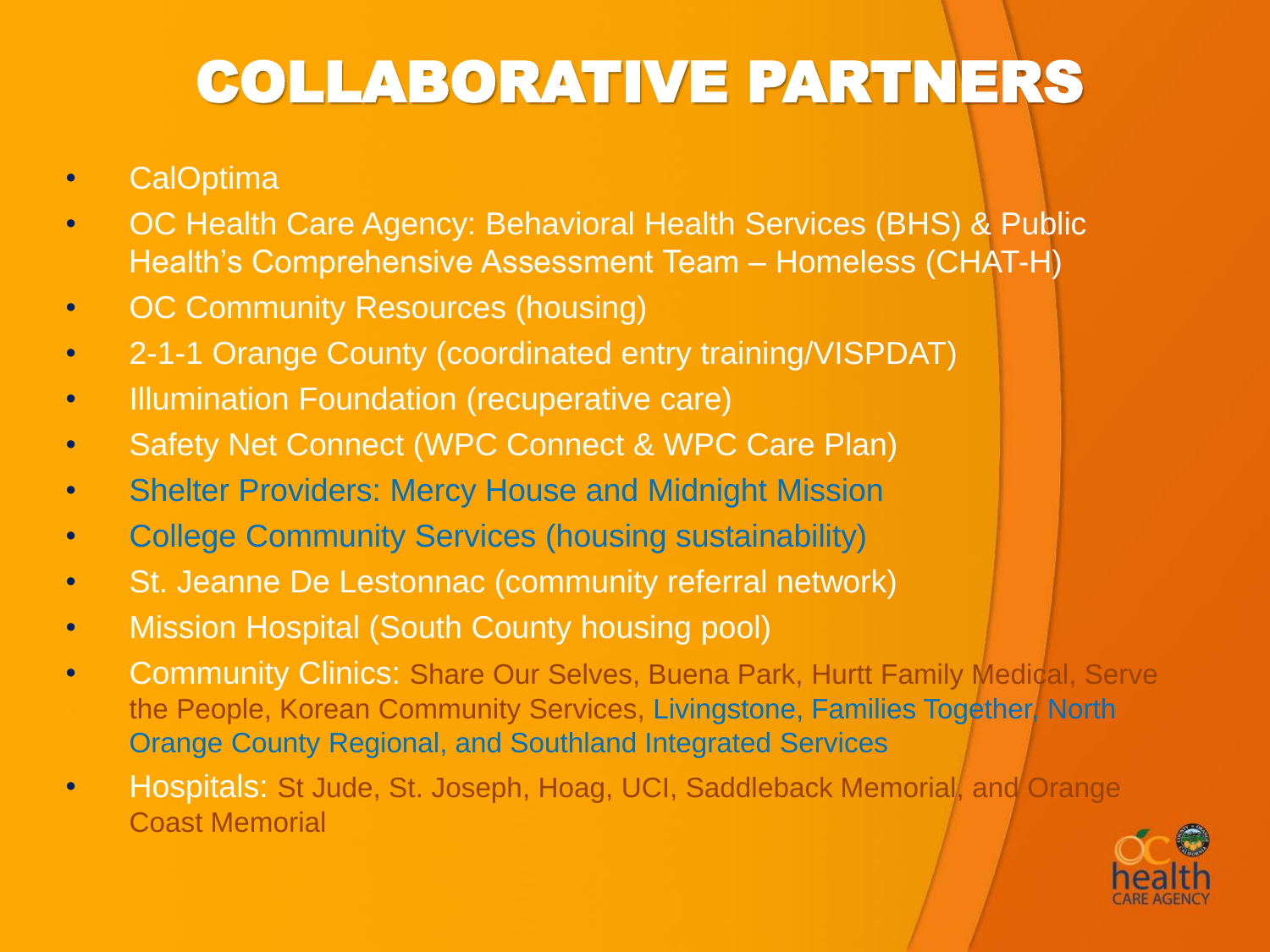# TARGET POPULATIONS

- Persons who are homeless
- Persons who are homeless and living with serious mental illness (SMI)

| <b>Target Population(s)</b>      | <b>PY 2</b>      | <b>PY3</b> | <b>PY4</b> | <b>PY 5</b> | <b>Total</b> |
|----------------------------------|------------------|------------|------------|-------------|--------------|
| <b>Homeless</b>                  | 1,100            | 2,370      | 2,295      | 2,295       | 8,060        |
| <b>Hospitals/Clinics</b>         | 1,100            | 2,220      | 2,220      | 2,220       | 7,760        |
| <b>Drop-In/Multi Service</b>     | $\boldsymbol{0}$ | 150        | 75         | 75          | 300          |
| <b>SMI Homeless</b>              | 145              | 366        | 366        | 366         | 1,243        |
| <b>Housing Navigator</b>         | $\boldsymbol{0}$ | 76         | 76         | 76          | 228          |
| <b>Housing Sustainability</b>    | 115              | 230        | 230        | 230         | 805          |
| <b>Outreach &amp; Engagement</b> | 30               | 60         | 60         | 60          | 210          |
| <b>Total</b>                     | 1,245            | 2,736      | 2,661      | 2,661       | 9,303        |

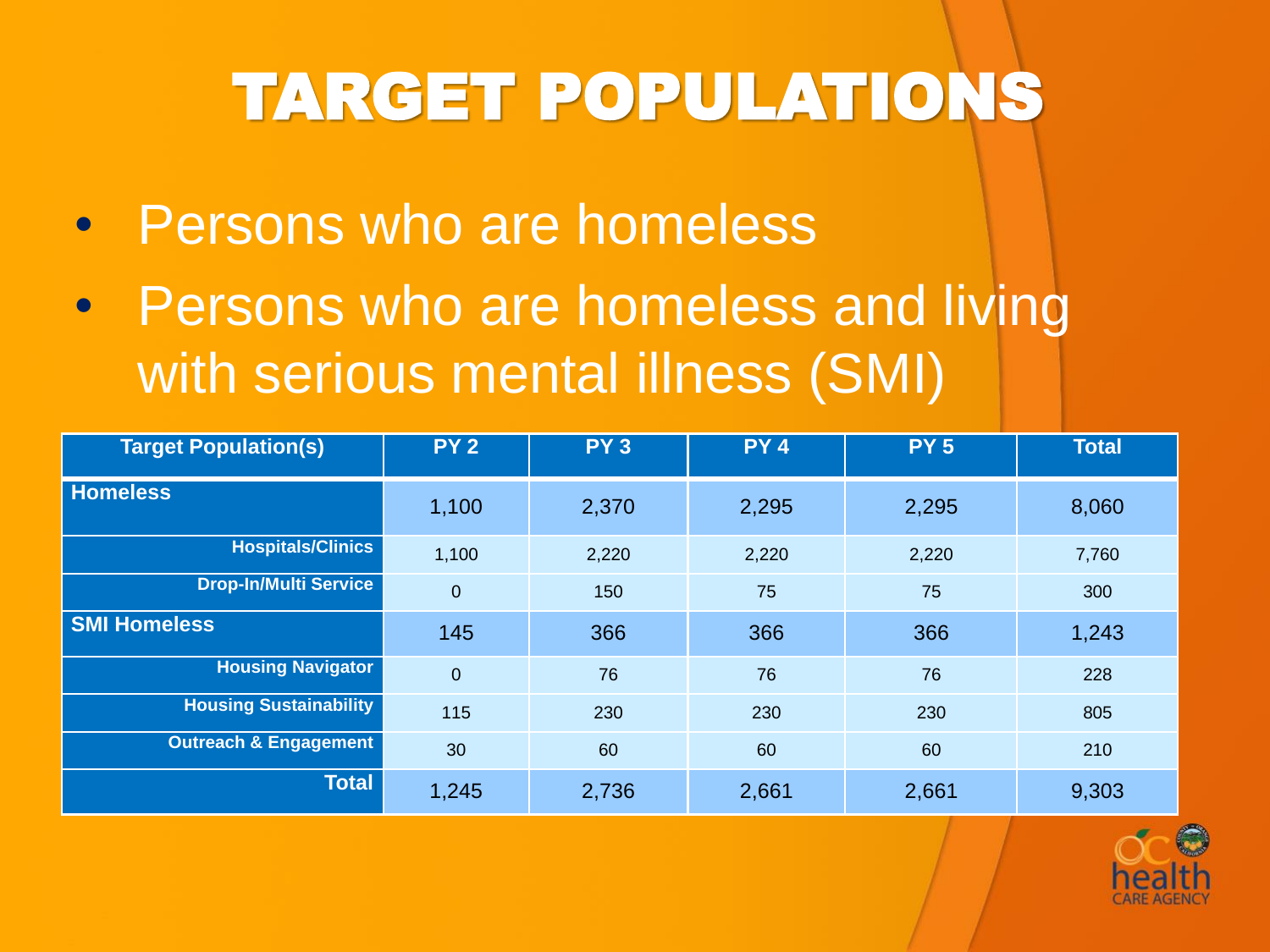## WPC OBJECTIVES

- Reduce inappropriate or unnecessary ER visits/inpatient utilization
- Meet needs in real-time: social, medical and behavioral
- Increase readiness for Coordinated Entry process
- Improve/increase success in housing placement

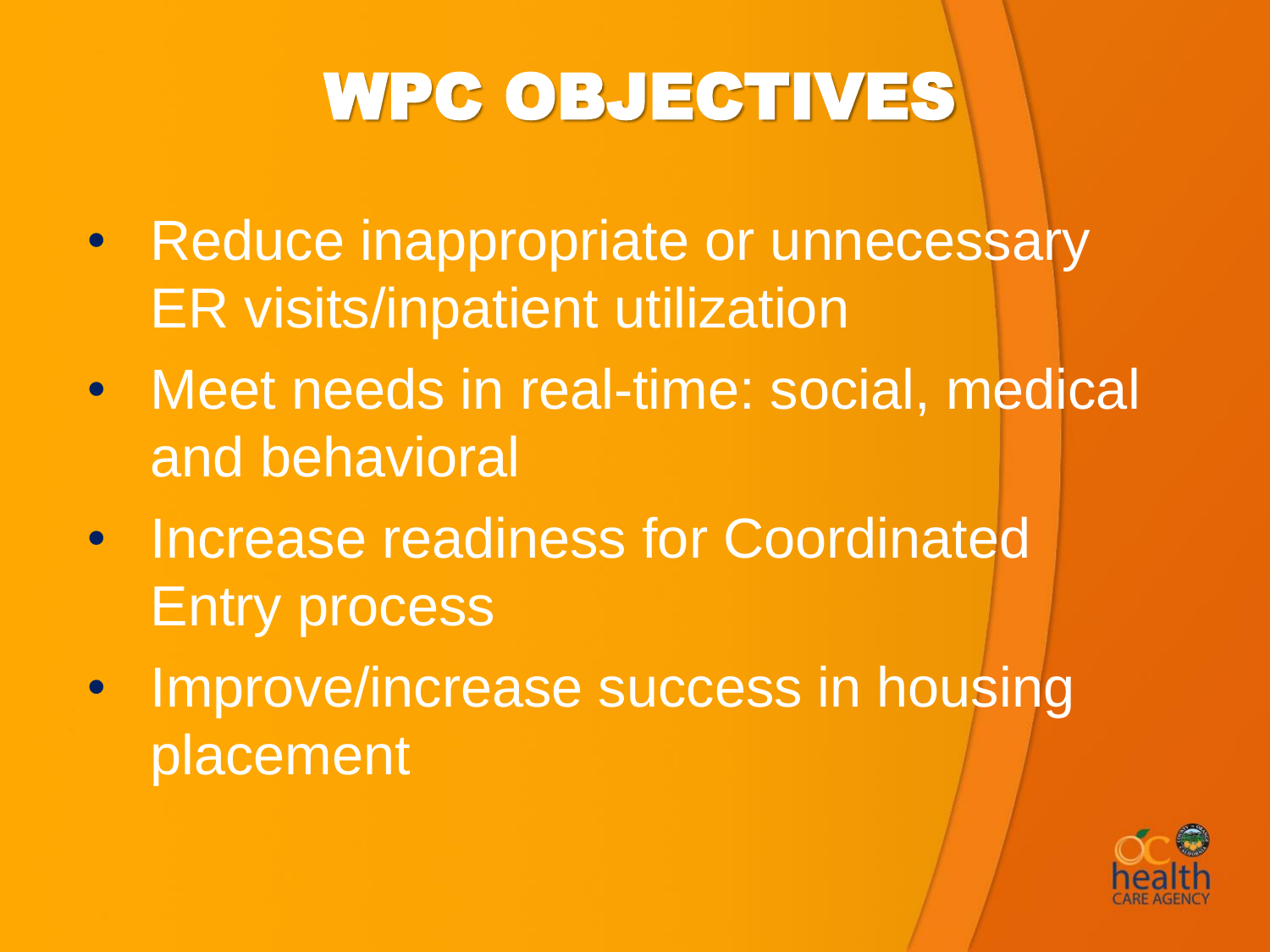## WPC SERVICES TO ALL POPULATIONS

- **Emergency Room Notification System**
- Community-Based Organization Referral **System**
- **Recuperative/Medical Respite Care**
- Hospital and Clinic-Based Care Navigation/Coordination
- Managed Care Personal Services Coordinator (CalOptima)
- **Supportive and Linkage Services by Shelter** Bed Providers

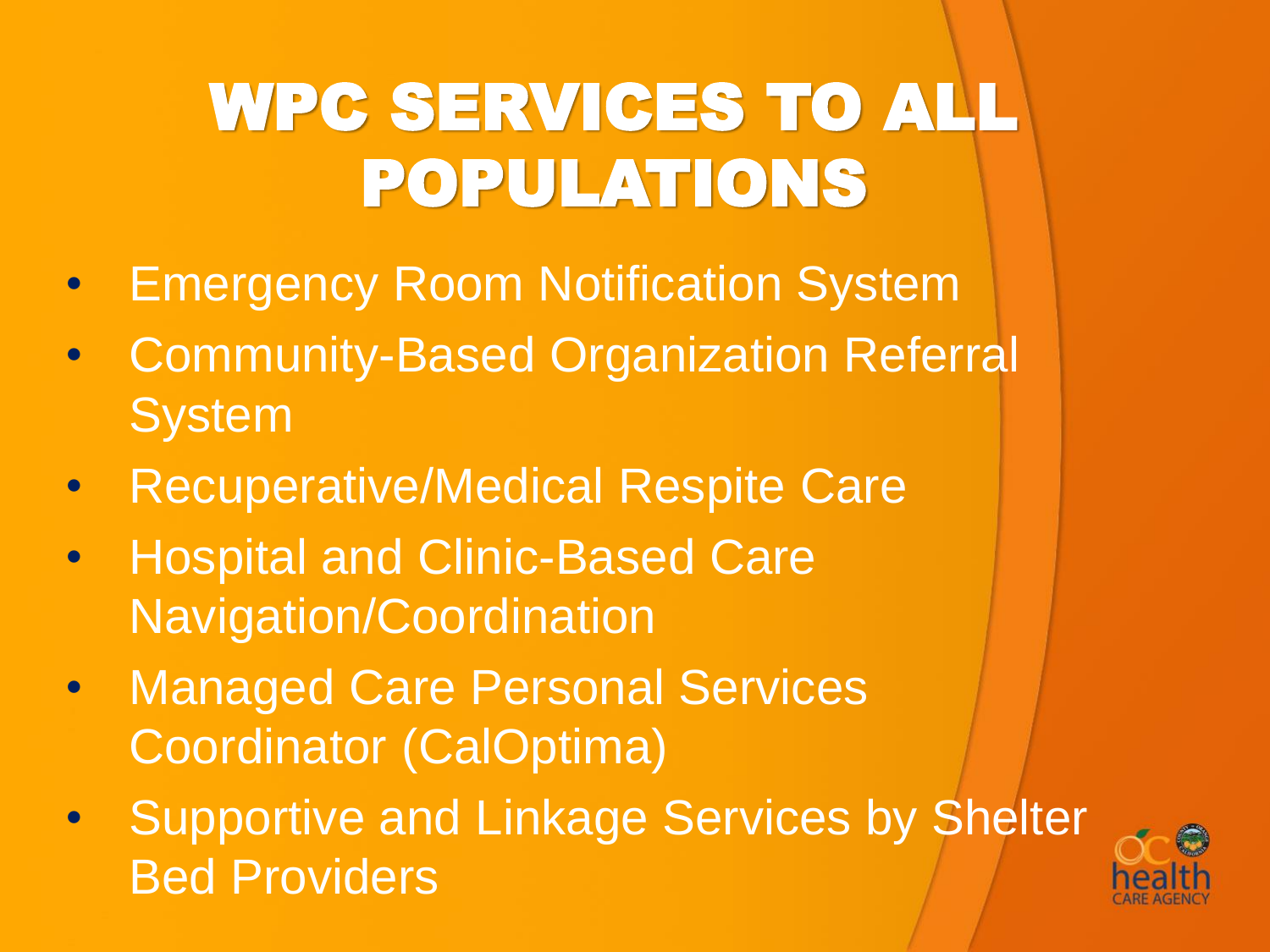## ADDITIONAL WPC SERVICES TO THE HOMELESS AND SMI POPULATIONS

- Dedicated resource(s) to seek out and secure housing opportunities
- Housing sustainability services, including peer support
- Additional Outreach & Engagement staff to work with WPC Providers in linking beneficiaries to BHS services

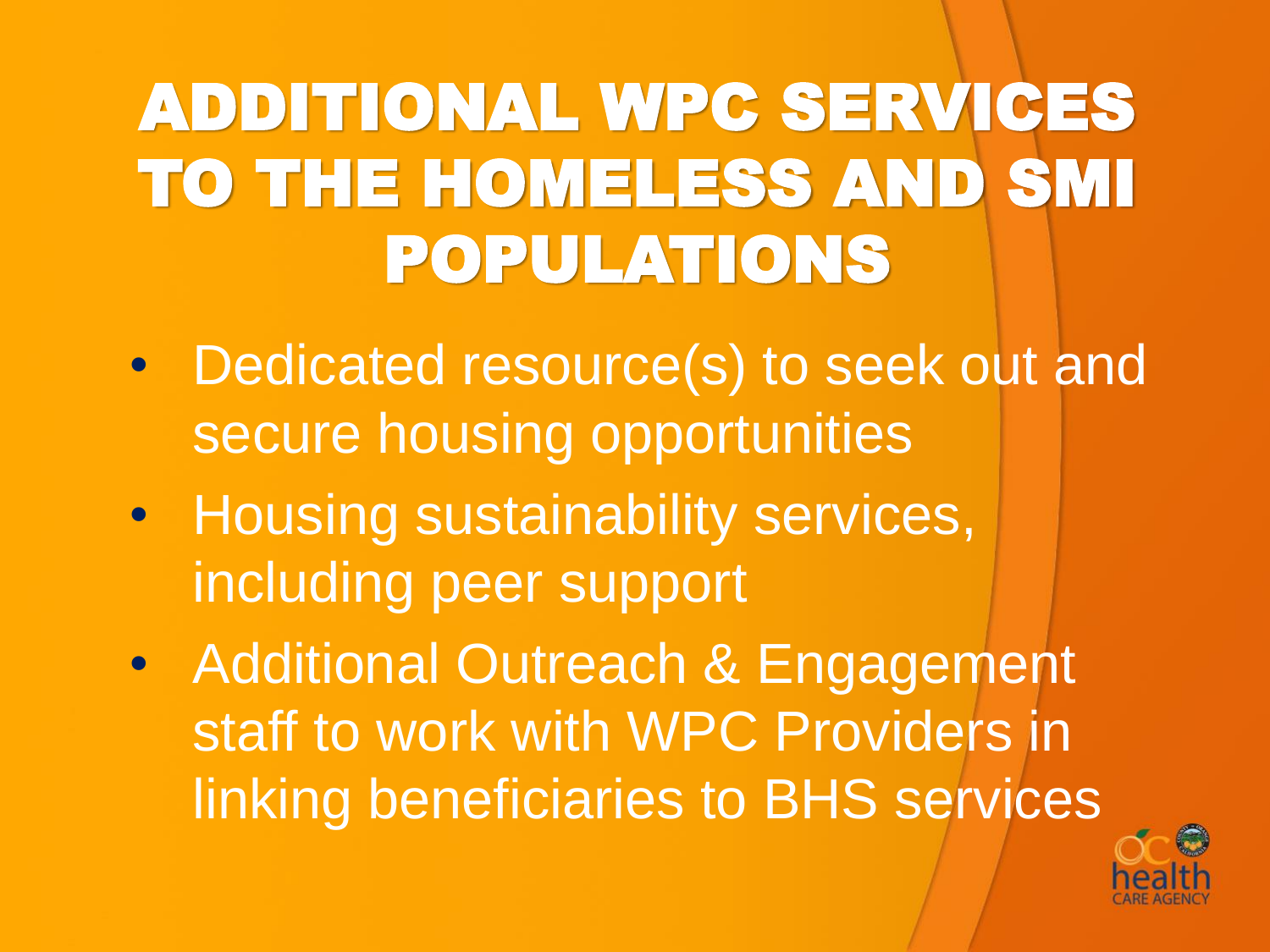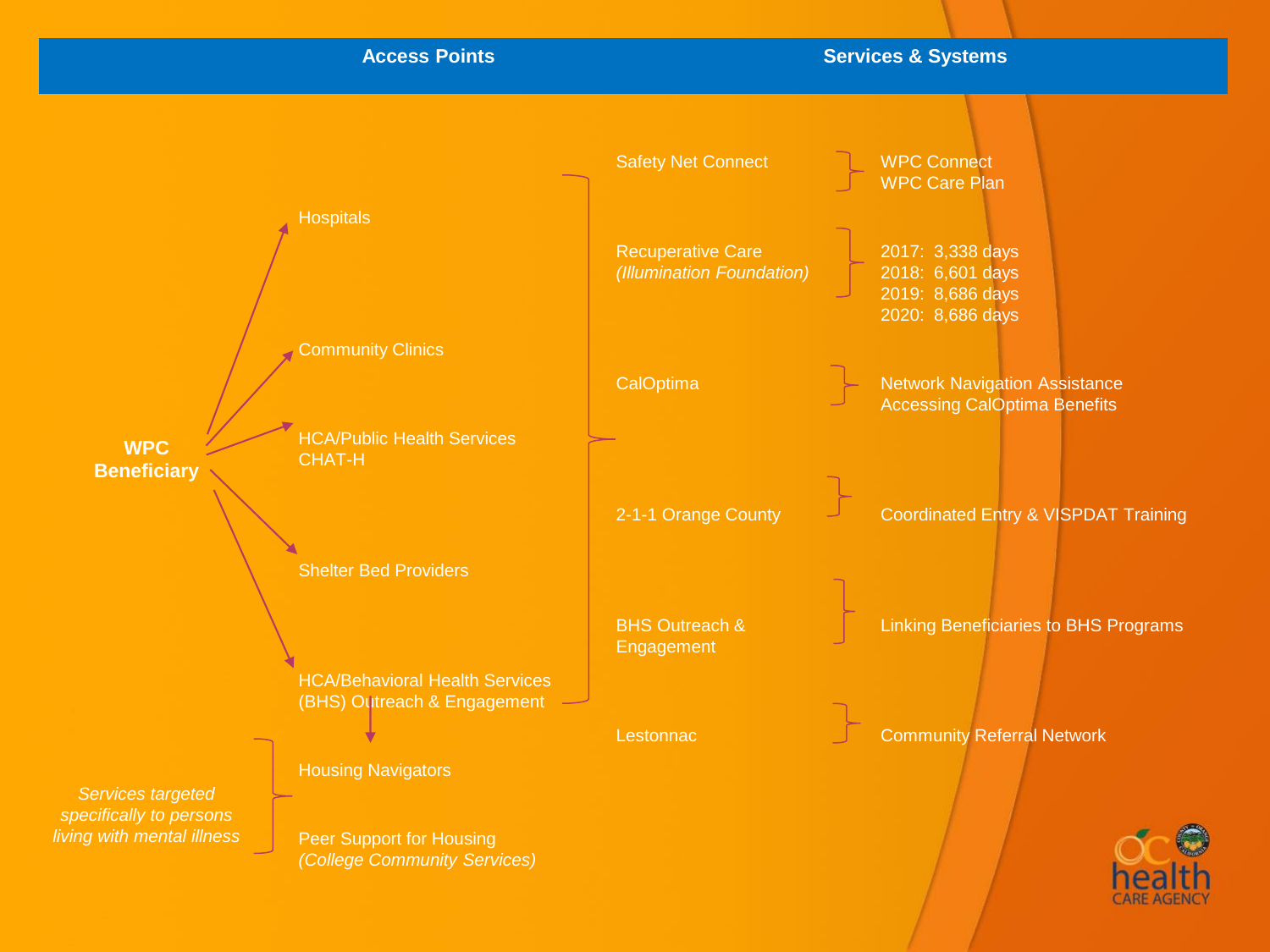# CASE<br>MANAGEMENT

suit for my job

*interview* 

An easy-to-use tool that allows organizations to quickly and accurately refer clients for a variety of services in a matter of seconds. I have a new

### **System Benefits** Include:

- Comprehensive Client Health Data Management, for tracking and reporting.
- Improved referral case management with easy user interface.
- ♦ Fully integrated workflow provides real-time status of each referral.

**OUR MISSION IS TO BRIDGE SERVICE GAPS, CREATE** A STRONGER NETWORK OF SERVICES, AND ACHIEVE A **HEALTHY, EMPOWERED COMMUNITY, OUR NETWORK WILL CREATE AWARENESS OF UNDERUTILIZED SERVICES THAT ARE AVAILABLE TO UNDERSERVED POPULATIONS.** 

**MEDICAL/ DENTAL** 

*I'm smiling* much bigger now<br>after seeing the<br>all dentist

Job

training

landed me

a new job

**Health education** 

classes helped me manage my

**chronicillness** 

#### The program is FREE thanks to contributions from:

Kaiser Permanente · St. Joseph Health System · Grange County Community Foundation · United Healthcare The County of Orange ❖ Coalition of Orange County Community Health Centers ❖ Tides Foundation



**Funded in part by Whole Person Care in** partnership with:



**FACILITATE REFERRALS FOR MEDICAL, DENTAL AND MORETHAN 75** 

**SERVICES!** 

**FOOD** 

**BANK** 

**TYPES OF SOCIAL** 

Counselling

**sessions** 

have been

life-saving

**My family** 

is eating

healthier

meals

**NUTRITION EDUCATION** 

**HOUSING** 

ш

ш

п

◨

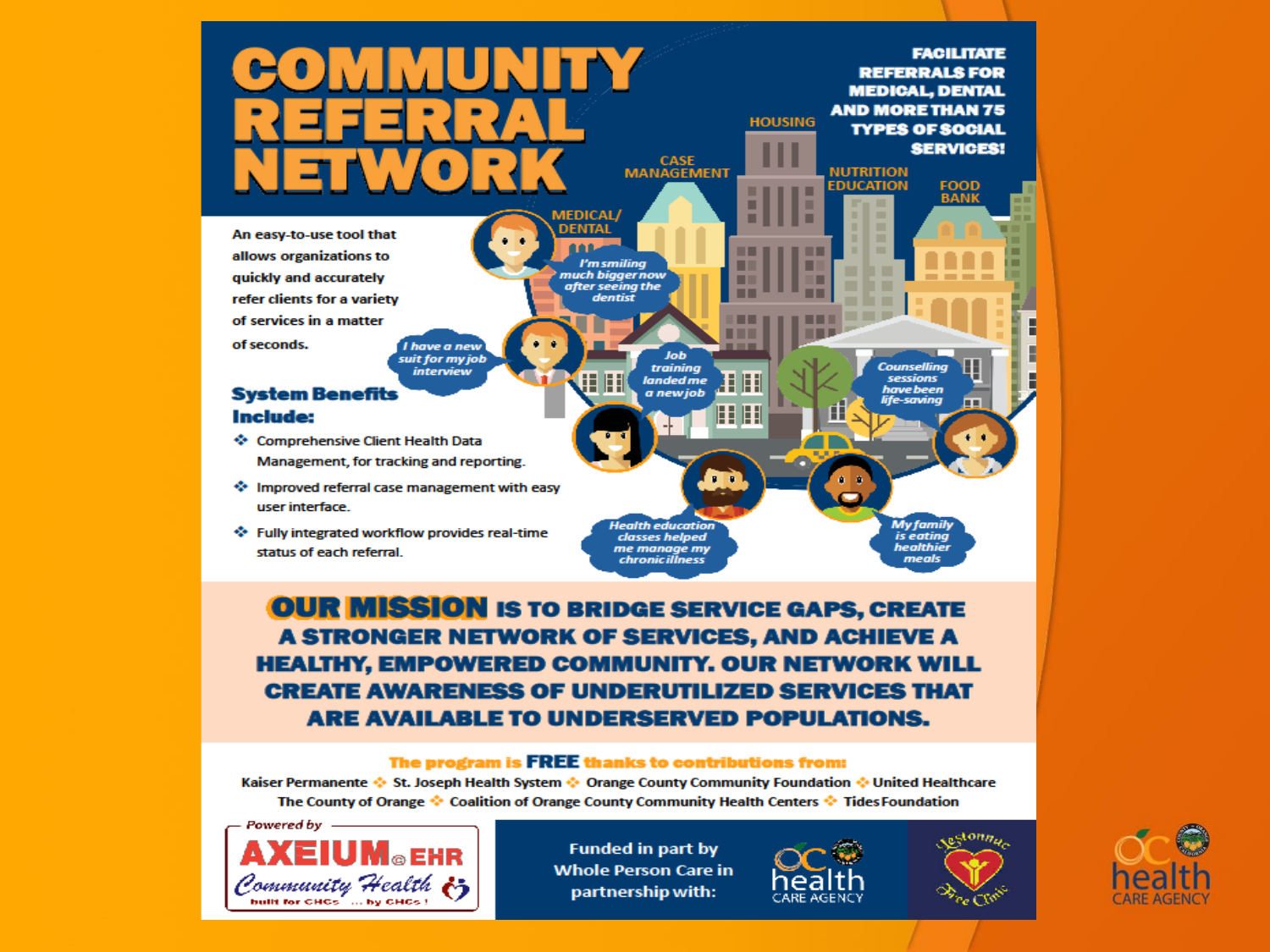# PERFORMANCE MEASURES

- **E** Decrease number of ED visits
- **E** Decrease hospital days
- **Percentage of recuperative care admissions linked to** CalOptima Case Manager
- **E** Increase in PCP visits
- **E** Increase in appropriate medication utilization
- **E** Improve diabetes management
- **E** Increase in completed assessments for Coordinated Entry
- **E** Increase in persons referred to supportive housing who actually receive supportive housing
- **E** Suicide Risk Assessment for SMI clients
- **Decrease in psychiatric hospitalizations and psychiatric** emergencies (SMI)
- **E** Decrease number of days homeless (SMI)
- **E** Increase number of days in independent living or permanent supportive housing (SMI)